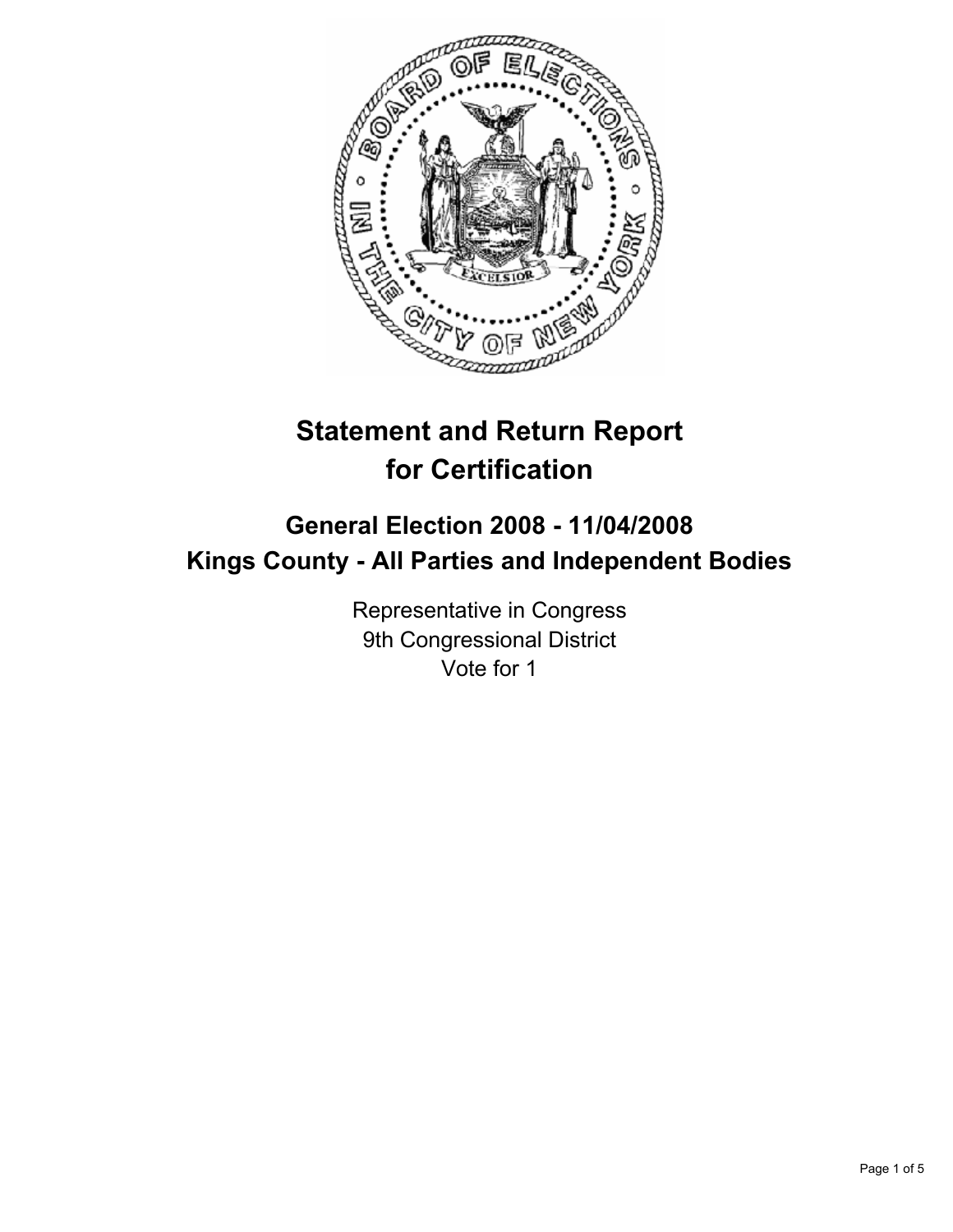

### **Assembly District 41**

| <b>PUBLIC COUNTER</b>               | 15,376 |
|-------------------------------------|--------|
| <b>EMERGENCY</b>                    | 287    |
| ABSENTEE/MILITARY                   | 433    |
| <b>FEDERAL</b>                      | 124    |
| <b>AFFIDAVIT</b>                    | 529    |
| <b>Total Ballots</b>                | 16,749 |
| ANTHONY D WEINER (DEMOCRATIC)       | 9,060  |
| ALFRED F DONOHUE (CONSERVATIVE)     | 658    |
| ANTHONY D WEINER (WORKING FAMILIES) | 508    |
| SUSAN PAUL (WRITE-IN)               |        |
| <b>Total Votes</b>                  | 10,227 |
| Unrecorded                          | 6.522  |

**Assembly District 44**

| PUBLIC COUNTER                      | 2,309 |  |
|-------------------------------------|-------|--|
| <b>EMERGENCY</b>                    | 14    |  |
| ABSENTEE/MILITARY                   | 52    |  |
| <b>FEDERAL</b>                      | 35    |  |
| <b>AFFIDAVIT</b>                    | 58    |  |
| <b>Total Ballots</b>                | 2,468 |  |
| ANTHONY D WEINER (DEMOCRATIC)       | 1,071 |  |
| ALFRED F DONOHUE (CONSERVATIVE)     | 94    |  |
| ANTHONY D WEINER (WORKING FAMILIES) | 83    |  |
| NOAH DEAR (WRITE-IN)                |       |  |
| <b>Total Votes</b>                  | 1,249 |  |
| Unrecorded                          | 1.219 |  |

#### **Assembly District 45**

| PUBLIC COUNTER                      | 18,247 |
|-------------------------------------|--------|
| <b>EMERGENCY</b>                    | 162    |
| ABSENTEE/MILITARY                   | 556    |
| FEDERAL                             | 187    |
| AFFIDAVIT                           | 800    |
| <b>Total Ballots</b>                | 19,952 |
| ANTHONY D WEINER (DEMOCRATIC)       | 9,356  |
| ALFRED F DONOHUE (CONSERVATIVE)     | 817    |
| ANTHONY D WEINER (WORKING FAMILIES) | 658    |
| <b>Total Votes</b>                  | 10,831 |
| Unrecorded                          | 9,121  |
|                                     |        |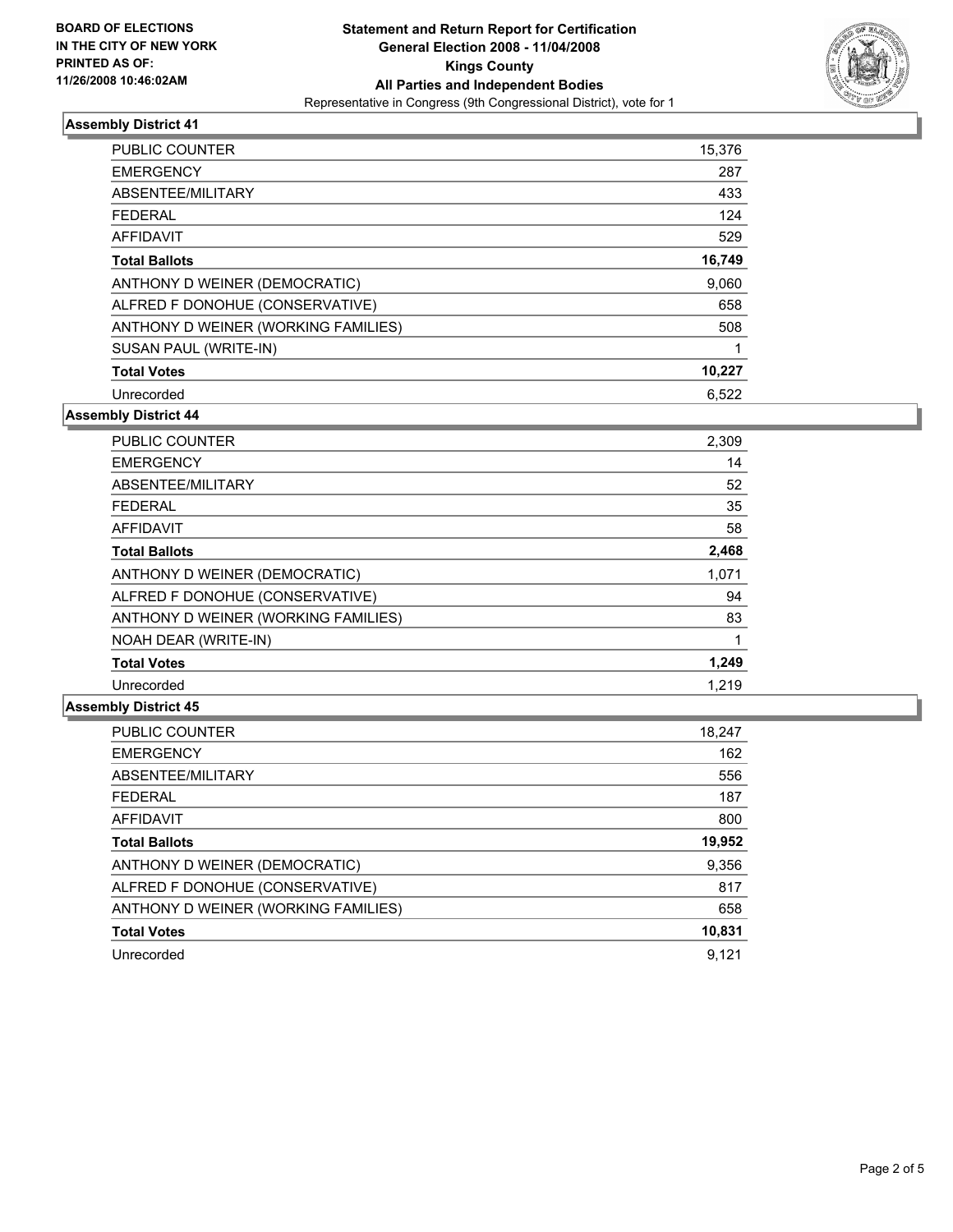

### **Assembly District 46**

| <b>PUBLIC COUNTER</b>               | 226 |
|-------------------------------------|-----|
| <b>EMERGENCY</b>                    |     |
| ABSENTEE/MILITARY                   | 6   |
| <b>FEDERAL</b>                      | 3   |
| AFFIDAVIT                           | 14  |
| <b>Total Ballots</b>                | 249 |
| ANTHONY D WEINER (DEMOCRATIC)       | 129 |
| ALFRED F DONOHUE (CONSERVATIVE)     |     |
| ANTHONY D WEINER (WORKING FAMILIES) | 6   |
| <b>Total Votes</b>                  | 142 |
| Unrecorded                          | 107 |

### **Assembly District 47**

| <b>PUBLIC COUNTER</b>               | 472 |
|-------------------------------------|-----|
| <b>EMERGENCY</b>                    |     |
| ABSENTEE/MILITARY                   | 9   |
| <b>FEDERAL</b>                      | 3   |
| <b>AFFIDAVIT</b>                    | 14  |
| <b>Total Ballots</b>                | 498 |
| ANTHONY D WEINER (DEMOCRATIC)       | 232 |
| ALFRED F DONOHUE (CONSERVATIVE)     | 22  |
| ANTHONY D WEINER (WORKING FAMILIES) | 29  |
| <b>Total Votes</b>                  | 283 |
| Unrecorded                          | 215 |

### **Assembly District 48**

| <b>PUBLIC COUNTER</b>               | 2,902 |
|-------------------------------------|-------|
| <b>EMERGENCY</b>                    | 0     |
| ABSENTEE/MILITARY                   | 112   |
| <b>FEDERAL</b>                      | 67    |
| AFFIDAVIT                           | 91    |
| <b>Total Ballots</b>                | 3,172 |
| ANTHONY D WEINER (DEMOCRATIC)       | 1,496 |
| ALFRED F DONOHUE (CONSERVATIVE)     | 151   |
| ANTHONY D WEINER (WORKING FAMILIES) | 132   |
| <b>Total Votes</b>                  | 1,779 |
| Unrecorded                          | 1,393 |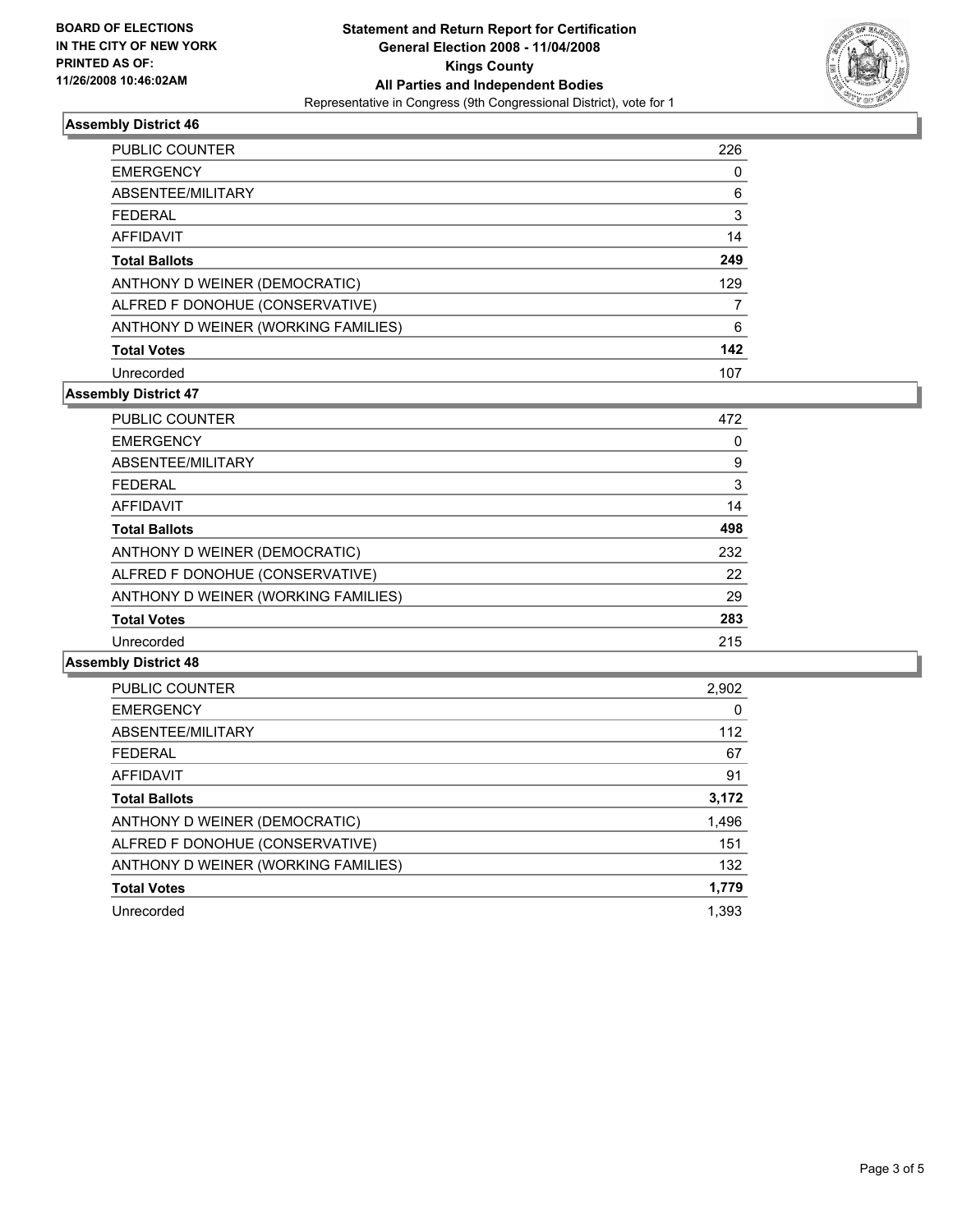

### **Assembly District 59**

| PUBLIC COUNTER                      | 13,962 |
|-------------------------------------|--------|
| <b>EMERGENCY</b>                    | 196    |
| ABSENTEE/MILITARY                   | 400    |
| FEDERAL                             | 58     |
| <b>AFFIDAVIT</b>                    | 379    |
| <b>Total Ballots</b>                | 14,995 |
| ANTHONY D WEINER (DEMOCRATIC)       | 6,899  |
| ALFRED F DONOHUE (CONSERVATIVE)     | 877    |
| ANTHONY D WEINER (WORKING FAMILIES) | 580    |
| FRANK SHEA (WRITE-IN)               |        |
| PHILLIP E BENNETT (WRITE-IN)        |        |
| STEWART B MILSTEIN (WRITE-IN)       |        |
| <b>Total Votes</b>                  | 8,359  |
| Unrecorded                          | 6,636  |